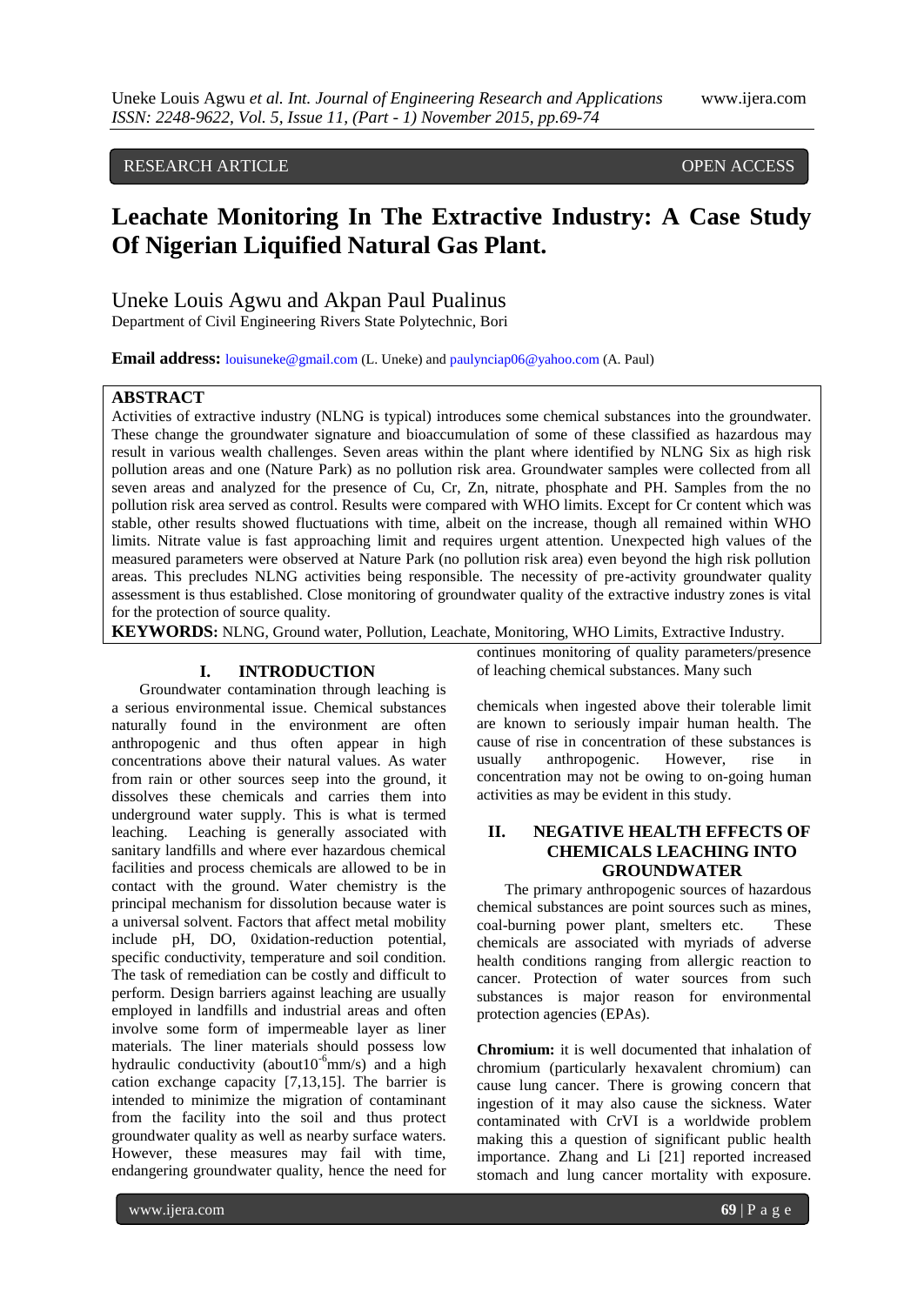Beaumont et al [4] suggested much the same. Allan and Craig [2] concluded that human ingestion of CrVI may increase the risk of stomach cancer.

**Zinc:** zinc is an essential element required by the human body. Its deficiency creates health problem among which is stunted growth in children. Zinc is thus relatively harmless and is considered to be nontoxic [13, 14]. A major route of entry into human body is by ingestion [15]. Although zinc is essential to the body excess beyond tolerable limit decreases copper levels which leads to slow growth and poor development of bones and nerves. Gastrointestinal toxicity complaints are associated with zinc toxicity. Upset stomach, vomiting and diarrhea can occur within 30minutes of ingesting large quantities of zinc. High dose of zinc have been associated with decrease in urine output and is the foremost reason for hospitalization associated with zinc toxicity [5, 12, 10]

**Copper:** excess copper above the tolerant level causes gastrointestinal distress, and with long term exposure may damage liver and kidney. Other health issues resulting from taking in excess copper include vomiting, diarrhea and nausea [17,18] .

**Nitrate:** nitrate interferes with the ability of the red blood cells to transport oxygen. Infants exposed to high concentrations of nitrate may turn "bluish" and may have difficulty in breathing because their bodies are not receiving enough oxygen. Careless human intervention can introduce high levels of nitrate into drinking water [16]

**Phosphate:** acute exposure to high level of phosphorus is characterized by three states; first state consist of gastrointestinal effects, second state is symptom free for two days and third state consist of rapid decline in condition with severe gastrointestinal (vomiting and abdominal pain) kidney, liver and central nervous system effect [18,19,20].

## **III. IMPORTANCE OF PRE-ACTIVITY ASSESSMENT OF GROUNDWATER QUALITY**

Comprehensive ground water monitoring data should of necessity include pre-activity assessment of ground water quality (i.e. assessment before commencement of activity by the industry). Ground water can be influenced directly and indirectly by microbial activities which can transform both organic and inorganic constituents of groundwater. Thus preactivity assessment to determine the sphere of influence of landfills and local industrial discharges of waste into the environment is inevitable.

Some of the information that may be obtained from pre-activity assessment includes; one, true

source of groundwater quality changes can be easily traced. In the present study result show that certain increases in concentration cannot be attributed to NLNG. It is only a pre-activity assessment data that can show the sources of these increases. Two, Actual concentration changes as introduced by the existing industry can be measured if the previous value is known. Three, It will give a good indication of how far or how near to tolerable limits the potential pollutants are in the groundwater before commencement of activity. These information will generally guide for a well controlled industrial activity/process in order not to raise the existing concentration of pollutants.

## **IV. METHODOLOGY AND DATA COLLECTION**

Data is secondary data obtained from water laboratory of NLNG Bonny. The data include one year span water quality analysis result of some key areas highly prone to pollution and one area of minimum human interference serving as control. Sampling and analysis methods include all necessary preparatory steps to obtaining samples for laboratory tests. The tests were performed according to standard methods by use of inductively coupled plasma-mass spectrometry (ICP-MS).

#### **V. RESULTS AND ANALYSIS**

**PH** Table 1 shows result of pH measurements. Except for samples from Nature park which is clearly acidic, all other areas are near neutral or slightly alkaline but are within WHO limit. Processes and operations in these units must have been well controlled for product results to remain within acceptable standards. Nature Park may have shown the true situation of the groundwater pH within the NLNG plant. Another reason for the above results may be that the quantity of leaching material is significantly high enough to significantly affect the pH levels above the normal (i.e. if it is assumed that Nature Park represents the normal.)

**Chromium:** Table1 also shows the results of chromium measurements. Nature park which is an area of least human interference is assumed to preserve the true condition of the ground water. The value of chromium up to a maxim of 0.04 in Nature Park may be owing to previous unrecorded activities within the area. Value is however within WHO limit. All other areas have chromium value of 0.0 1mg/ an indication of well controlled usage of the element as it in a very hazardous chemical.

**Zinc:** results of zinc measurements are show in table1. Zinc content in the six areas range between 0.02–0.09mgper/l. Nature park shows value rang of 0.12–0.7mg/1 of water. NLNG activities may not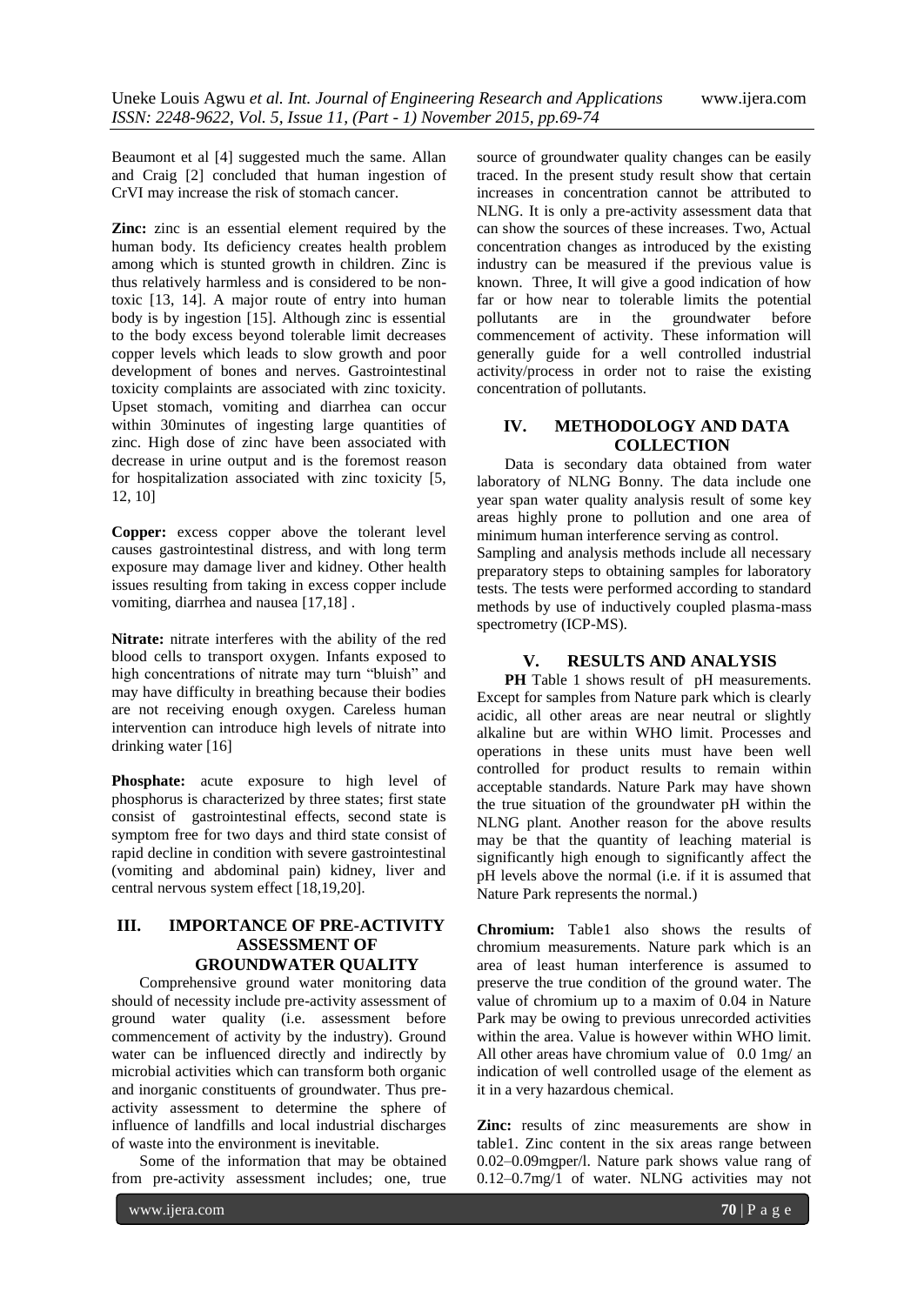have contributed to this high value since the most prone areas have far less values. Nature Park is suspect of past or present unrecorded activity in the area. Lead (Pb), which often occurs naturally with zinc and copper is contained in crude oil. Exploration activity may have been responsible for this high level of zinc at Nature Park.

**Copper:** Table 1 shows that average range of copper content in samples from the six prone areas is 0.03 mg/1 while Nature park samples contain 0.11 mg/1. Content is within WHO limit. Value at Nature Park further suggests that NLNG activity may not be responsible for these higher values.

**Phosphate:** Phosphate content in all the water samples are less than WHO limit. Minimum and maximum values are 0.2 and 1.4 mg/1, the maximum occurring at Nature Park and SO Tank 116400. Again pre-activity to NLNG may have been responsible.

**Nitrate:** Unusually high values of Nitrate are observed in the sludge catcher (14.62 mg/1) as shown in table1. These areas are put to heavy usage of cleaning chemicals and waste segregation. Nitrate build up in these areas should be expected.

### **VI. CONCLUSION**

The extractive industry of which NLNG is typical introduces some chemical substances into the soil which ultimately pollute groundwater. Many of these substances are toxic to man and ingesting them beyond tolerable limit causes myriads of illnesses some of which are lethal. Close monitoring of groundwater quality is required.

The rise in concentration of these substances may not be the consequence of present activity of an industry. Therefore pr-activity groundwater quality assessment is necessary for a comprehensive groundwater monitoring data.

#### **VII. REFERENCES:**

- [1.] Agency for toxic substances and diseases Registry (ATSDR) Toxicology profile for white phosphorous. Public wealth services, US Dept of Health and Human services, Atlantic G.A.. 1997.
- [2.] Agency for toxic substance s and disease registry division of toxicology and environmental medicinal, Atlantic, GA, USA:2005. Toxicological profile for zinc.
- [3.] Allen H Smith and Craig M Sterimus. Health effects of Arsenic and chromium in drinking water. Recent human findings. Annual report of public health Vol 30:107- 122 2009.
- [4.] Beaumont J.J Sedman R.M; Reynolds S.D Sherman C.D; Li L.H et al. cancer mortality

in Chinese's pollution exposed to hexavalent chromium in drinking water, Epidemiology, 2008: 19:12-23(Pub med)

- [5.] Brown, M.A; Thom, J.V; Orth, G.L, Cova p; Juarez, J food poisoning involving zinc contamination. Arch Environ health 1964,657-660[Pub med].
- [6.] Fosmire, G.J; zinc toxicity. Am J. clinical nutr. 1990; 51:225-227 [Pub med]
- [7.] Joseph J;B; Styles, J.R, Yuen, S.T and Cressary G (2001) Variation in clay mineral performance in the presence of loach ate. Proceeding of the eight international landfall symposium, Sardinia, Italy. Laura, M.P; lother, R and Hajo, h. essential toxin impact of zinc on human health.
- [8.] Int. J. Environ Res. Public health (2010) 7(4) 1342-1365.
- [9.] Lenntech (2011 d). cadmium (Cd)- chemical properties, health and environmental effects. Retrieved from periodic/element/cd.htm. Lillian Downy; Effect of too much zinc. .
- [10.] Mclean J.E and Bledsoe, B.E Groundwater issue: Behariom of metals in soil. No. EP/ 54/ s (92/018) US EPA.
- [11.] Ogiso T; Moriyama , K, Sasaki, S, Ishimura, Y, Minato, A, Inhibitory effect of high dietary zinc on copper abserbtion in rats chem.. pharm. Bill(Tokyo) 1974,22 55- 60(pub med).
- [12.] Quigley RM, Fernandez, F, and Rowe, R.K (1998) clay barriers assessment for impoundment of domestic waste leach-ate (Southern Ontario) including clay/leach-ate compatibility by hydraulic. Vol 25. PP 572- 581
- [13.] Ricardo Uauvy, Alejandro Mass and Magdalena Araya, estimating risk from copper excess in human populations. The American journal of chemical nutrition 2008.
- [14.] Rowe, R.K, Caers, C.J, Reynolds, G and Chan, C.(2000). Design and construction of barriers system for the Halton landfall Canadian geotechnical. Journal, Vol 37, No 3, PP. 662-675.
- [15.] Self J. R, and Waskom R.M Nitrate in drinking water. Wheatly River improvement group.
- [16.] Sittig Handbook of toxic and hazardous chemicals and carcinogens  $2<sup>nd</sup>$  Ed. Noyes publications, park Ridge, N.J.1985
- [17.] US Dept of health and human services. Hazardous substances data bank (HSBDB) online database. Na. toxicology information programs, National library of medicine Bethesda, MD. 1993.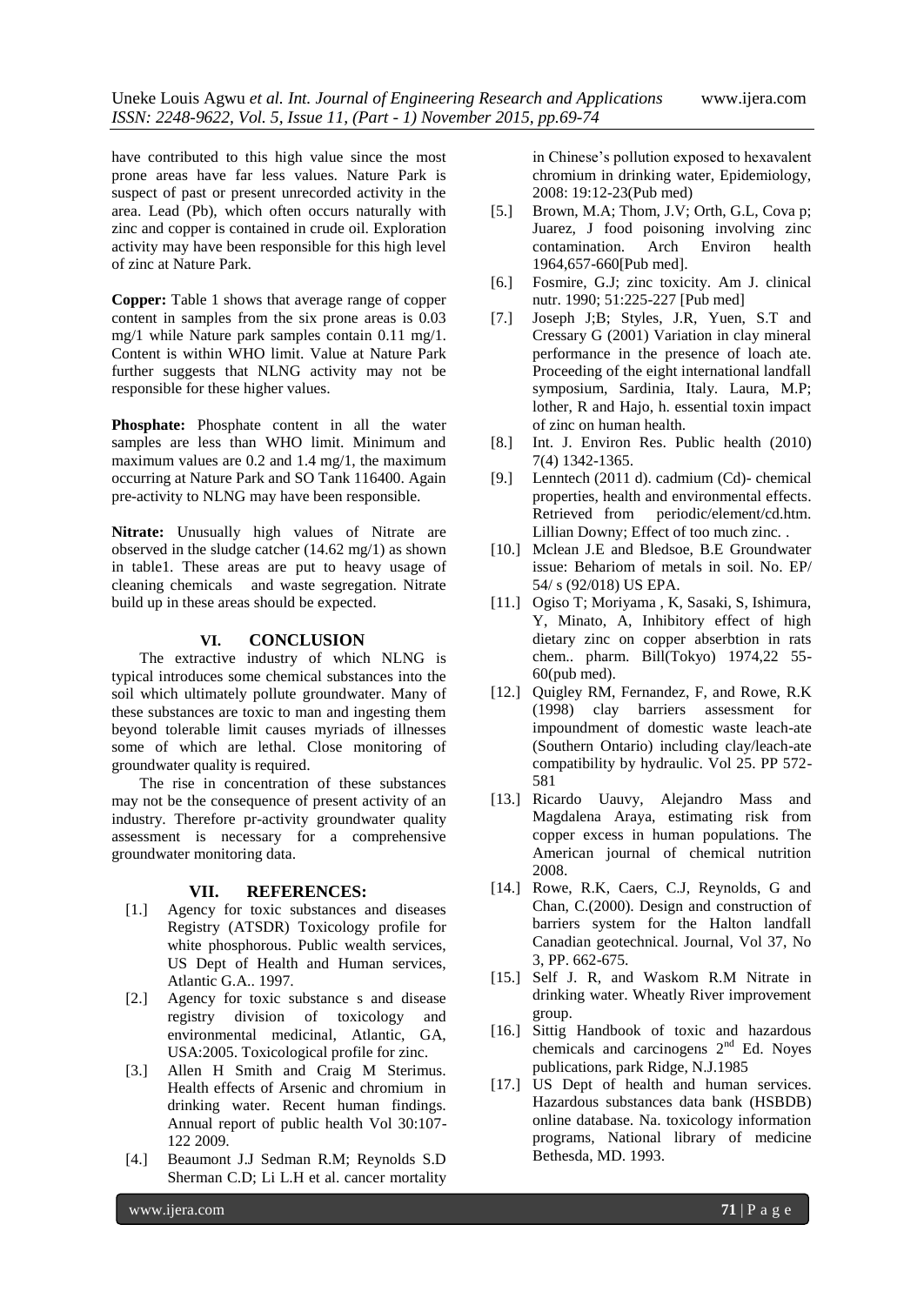- [18.] Wastney M.E Aamodt, R.L, Rumble, W.F Hen kin, R.J. kinetic analysis of zinc metabolism and its regulation in normal humans. Am. J. Physiology 1986;251;R 398-R408(Pub med).
- [19.] Wilson SAK: progress leriticular degeneration: a familiar nervous diseases

associated with cirrhosis of liver. Brian 1912; 295-509.

[20.] Zhang J.D, Li X.L chromium pollution of soil and water Jinzhou. Zhonghua Yu Fang Yi Xue Za Zhi1987; 21:262-264(pub med).



Figure 1: Graphical Presentation of Ground Water pH Results in NLNG Bonny



Figure 2: Graphical Presentation of Ground Water Chromium Results in NLNG Bonny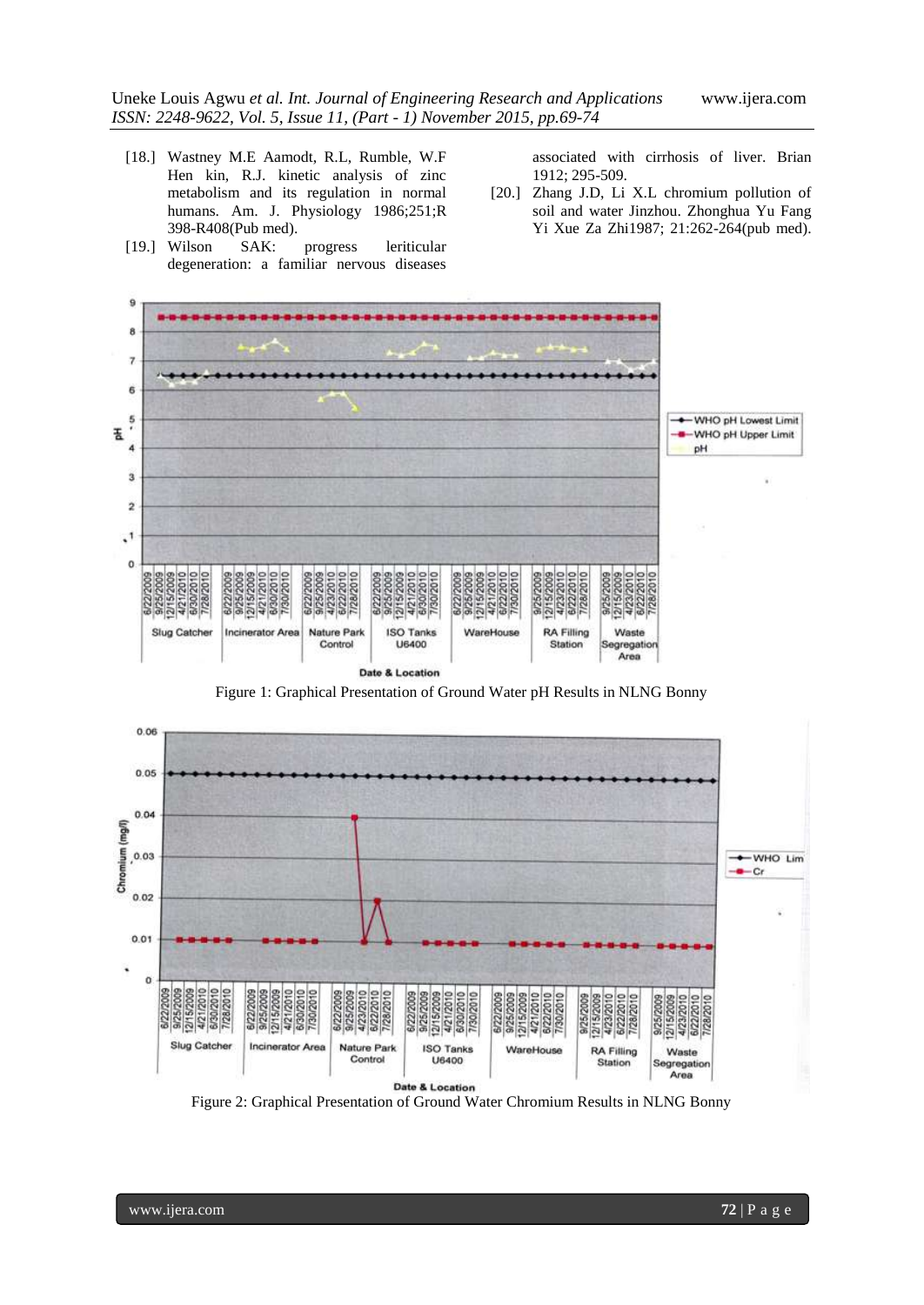

Zinc Analysis results of the ground water in NLNG Bonny

Figure 3: Graphical Presentation of Ground Water Zinc Results in NLNG Bonny

Copper analysis results of the ground water in NLNG Bonny